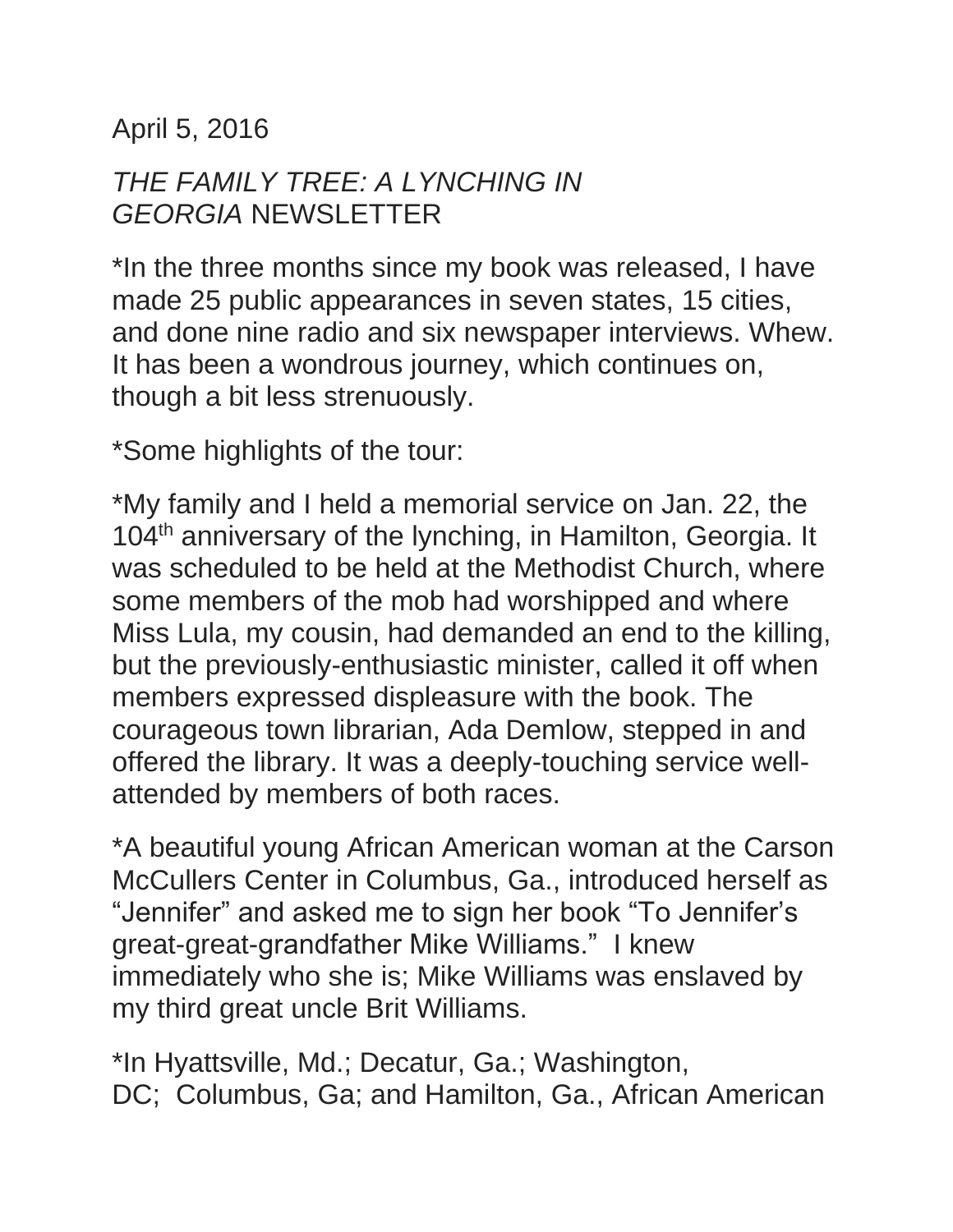men and women whose ancestors were enslaved by mine or whose ancestors were the rejected children of my ancestors rise up from audiences to introduce themselves. Every week or so emails arrive from neverbefore-known cousins, black and white, who have read my book. I am surprised and heartened by the white ones who praise the book. "We" are everywhere. I have yet to find a word for the emotions that well up in me on these increasingly frequent occasions.

\*In Atlanta and Decatur, several white people came up to tell me of their work posting memorial plaques at lynching sites throughout the state. They said this is a mission of their Episcopal churches.

\*In Denver's famous Tattered Cover Bookstore I found a packed house. My book made Denver's best-seller list that week. Attendance was amplified by my talk the night before to the Second Tuesday Race Dialogue, a large and long-standing bi-racial group of influential Denverites who spread the word. I am trying to work with racial justice organizations on all my speaking engagements.

\*The book had two wonderful reviews recently. *TheWashington Post* review included this eye-opener: "In a peculiar way, "The Family Tree" is a fitting companion to Toni Morrison's Pulitzer Prize-winning novel "Beloved." Her novel dramatizes the generational effect of racial violence in the form of the spiteful ghost of a 2-yearold who died fleeing slavery. Branan also is examining the generational effect of racial violence but in the haunted consciousness of whites rather than the victims." See full